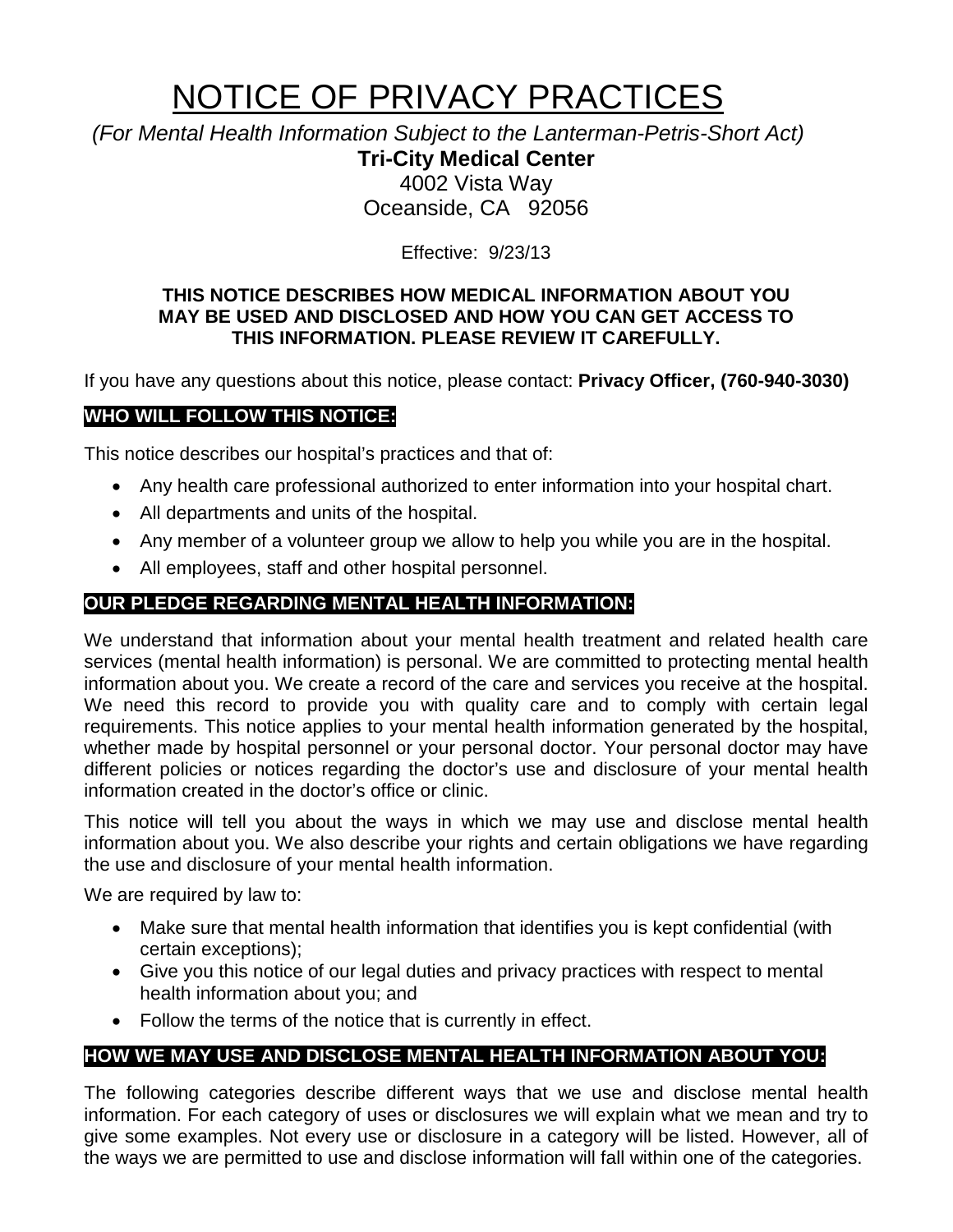## **DISCLOSURE AT YOUR REQUEST**

We may disclose information when requested by you. This disclosure at your request may require a written authorization by you.

### **FOR TREATMENT**

We may use mental health information about you to provide you with medical or mental health treatment or services. We may disclose mental health information about you to doctors, nurses, technicians, health care students, or other hospital personnel who are involved in taking care of you at the hospital. For example, a doctor treating you for a mental health condition may need to know what medications you are currently taking, because the medications may affect what other medications may be prescribed for you. In addition, the doctor may need to tell the hospital's food service if you are taking certain medications so that we can arrange for appropriate meals that will not interfere or improperly interact with your medication. Different departments of the hospital also may share mental health information about you in order to coordinate the different things you need, such as prescriptions, lab work and X-rays. We also may disclose mental health information about you to people outside the hospital who may be involved in your medical or mental health treatment after you leave the hospital, such as skilled nursing facilities, home health agencies, and physicians or other practitioners. For example, we may give your physician access to your health information to assist your physician in treating you.

## **FOR PAYMENT**

We may use and disclose mental health information about you so that the treatment and services you receive at the hospital may be billed to and payment may be collected from you, an insurance company or a third party. For example, we may need to give information about treatment you received at the hospital to your health plan so it will pay us or reimburse you for the treatment. We may also tell your health plan about a treatment you are going to receive to obtain prior approval or to determine whether your plan will cover the treatment.

## **FOR HEALTH CARE OPERATIONS**

We may use and disclose mental health information about you for health care operations. These uses and disclosures are necessary to run the hospital and make sure that all of our patients receive quality care. For example, we may use mental health information to review our treatment and services and to evaluate the performance of our staff in caring for you. We may also combine mental health information about many hospital patients to decide what additional services the hospital should offer, what services are not needed, and whether certain new treatments are effective. We may also disclose information to doctors, nurses, technicians, health care students, and other hospital personnel for review and learning purposes. We may also combine the mental health information we have with mental health information from other hospitals to compare how we are doing and see where we can make improvements in the care and services we offer. We may remove information that identifies you from this set of mental health information so others may use it to study health care and health care delivery without learning who the specific patients are.

#### **FUNDRAISING ACTIVITIES**

We may use information about you in order to contact you in an effort to raise money for the hospital and its operations. You have the right to opt out of receiving fundraising communications. If you receive a fundraising communication, it will tell you how to opt out.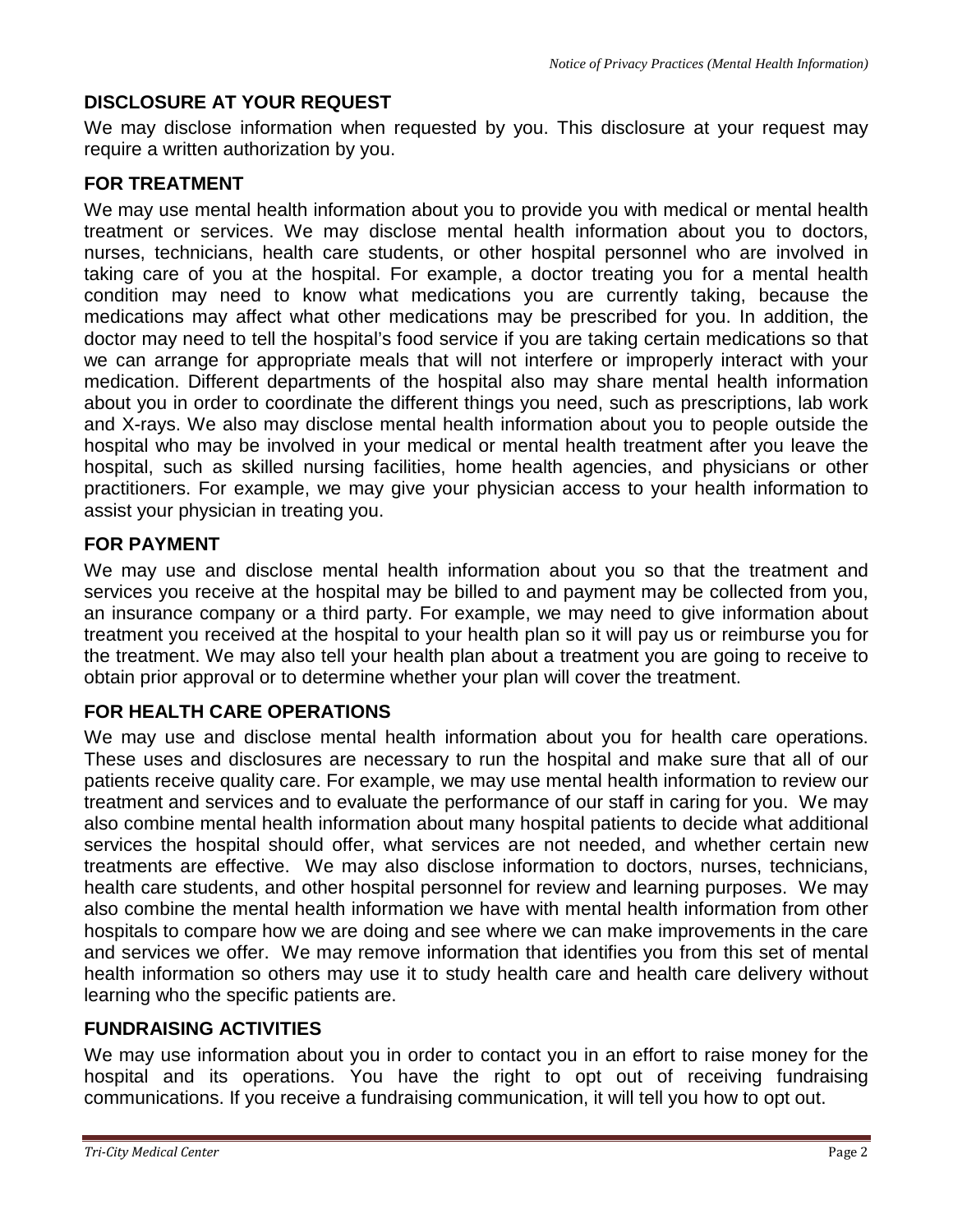# **FAMILY MEMBERS OR OTHERS YOU DESIGNATE**

Upon request of a family member and with your consent, we may give the family member notification of your diagnosis, prognosis, medications prescribed and their side effects and progress. If a request for information is made by your spouse, parent, child, or sibling and you are unable to authorize the release of this information, we are required to give the requesting person notification of your presence in the hospital, except to the extent prohibited by federal law. Upon your admission, we must make reasonable attempts to notify your next of kin or any other person designated by you, of your admission, unless you request that this information not be provided. Unless you request that this information not be provided we must make reasonable attempts to notify your next of kin or any other person designated by you, of your release, transfer, serious illness, injury, or death only upon request of the family member.

# **RESEARCH**

Under certain circumstances, we may use and disclose mental health information about you for research purposes. For example, a research project may involve comparing the health and recovery of all patients who received one medication to those who received another, for the same condition. All research projects, however, are subject to a special approval process. This process evaluates a proposed research project and its use of mental health information, trying to balance the research needs with patients' need for privacy of their mental health information. Before we use or disclose mental health information for research, the project will have been approved through this research approval process, but we may, however, disclose mental health information about you to people preparing to conduct a research project, for example, to help them look for patients with specific mental health needs, as long as the mental health information they review does not leave the hospital.

## **AS REQUIRED BY LAW**

We will disclose mental health information about you when required to do so by federal, state or local law.

# **TO AVERT A SERIOUS THREAT TO HEALTH OR SAFETY**

We may use and disclose mental health information about you when necessary to prevent a serious threat to your health and safety, or the health and safety of the public or another person. Any disclosure, however, would only be to someone able to help prevent the threat.

# **SPECIAL SITUATIONS:**

## **ORGAN AND TISSUE DONATION**

We may release mental health information to organizations that handle organ procurement or organ, eye or tissue transplantation or to an organ donation bank, as necessary to facilitate organ or tissue donation and transplantation.

## **PUBLIC HEALTH ACTIVITIES**

- We may disclose mental health information about you for public health activities. These activities may include, without limitation, the following:
- To prevent or control disease, injury or disability;
- To report births and deaths;
- To report regarding the abuse or neglect of children, elders and dependent adults;
- To report reactions to medications or problems with products;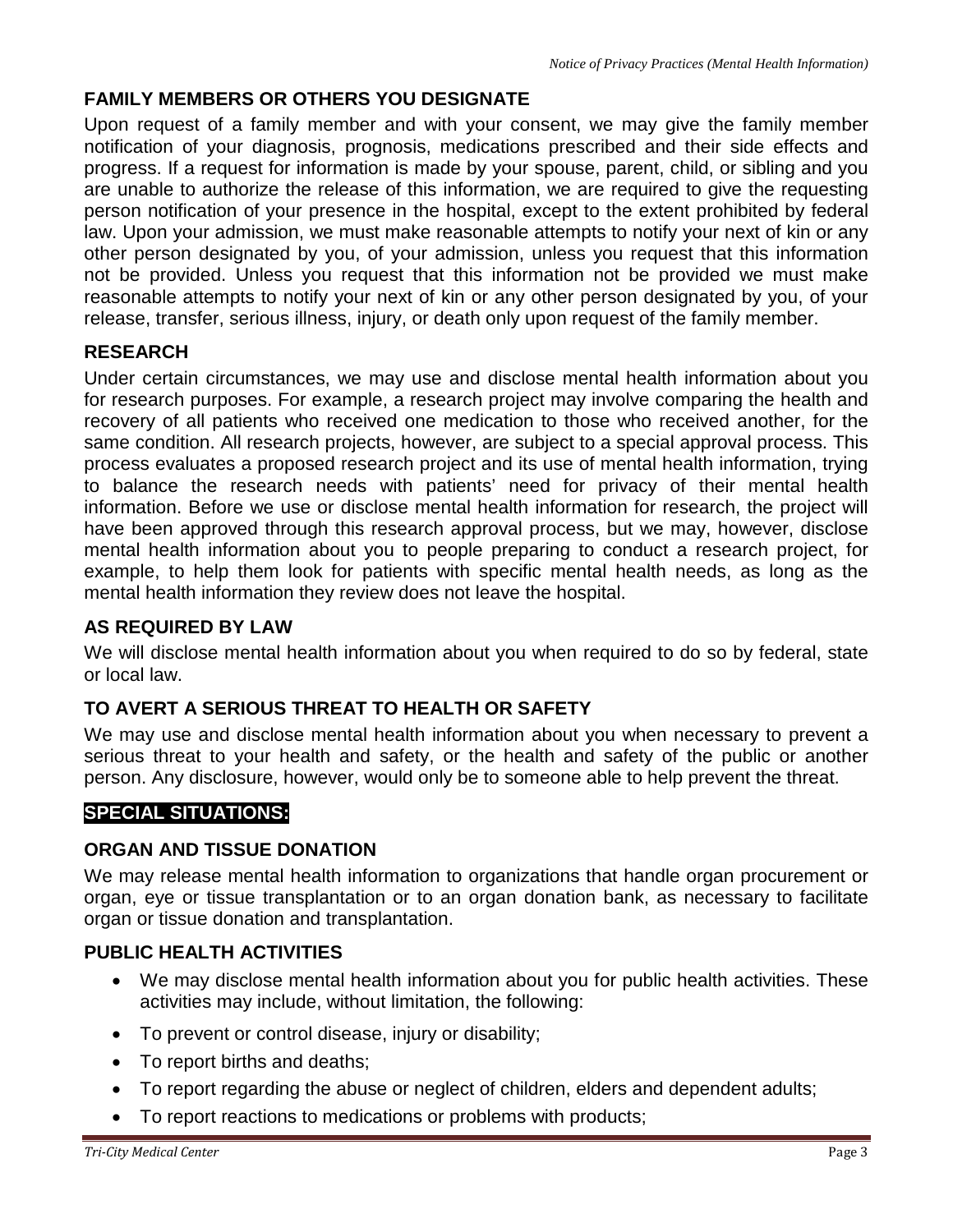- To notify people of recalls of products they may be using;
- To notify a person who may have been exposed to a disease or may be at risk for contracting or spreading a disease or condition;
- To notify the appropriate government authority if we believe a patient has been the victim of abuse, neglect or domestic violence. We will only make this disclosure if you agree or when required or authorized by law;
- To notify emergency response employees regarding possible exposure to HIV/AIDS, to the extent necessary to comply with state and federal laws.

## **HEALTH OVERSIGHT ACTIVITIES**

We may disclose mental health information to a health oversight agency for activities authorized by law. These oversight activities include, for example, audits, investigations, inspections, and licensure. These activities are necessary for the government to monitor the health care system, government programs and compliance with civil rights laws.

#### **LAWSUITS AND DISPUTES**

If you are involved in a lawsuit or a dispute, we may disclose mental health information about you in response to a court or administrative order. We may also disclose mental health information about you in response to a subpoena, discovery request, or other lawful process by someone else involved in the dispute, but only if efforts have been made to tell you about the request (which may include written notice to you) or to obtain an order protecting the information requested.

We may disclose mental health information to courts, attorneys and court employees in the course of conservatorship, and certain other judicial or administrative proceedings.

#### **LAW ENFORCEMENT**

- We may release mental health information if asked to do so by a law enforcement official:
- In response to a court order, subpoena, warrant, summons or similar process;
- To identify or locate a suspect, fugitive, material witness, certain escapes and certain missing person;
- About a death we believe may be the result of criminal conduct;
- About criminal conduct at the hospital;
- When requested by an officer who lodges a warrant with the facility, and
- When requested at the time of a patient's involuntary hospitalization.

#### **CORONERS AND MEDICAL EXAMINERS**

We may be required by law to report the death of a patient to a coroner or medical examiner.

#### **PROTECTION OF ELECTIVE CONSTITUTIONAL OFFICERS**

We may disclose mental health information about you to government law enforcement agencies as needed for the protection of federal and state elective constitutional officers and their families.

#### **ADVOCACY GROUPS**

We may release mental health information to the statewide protection and advocacy organization if it has a patient or patient representative's authorization, or for the purposes of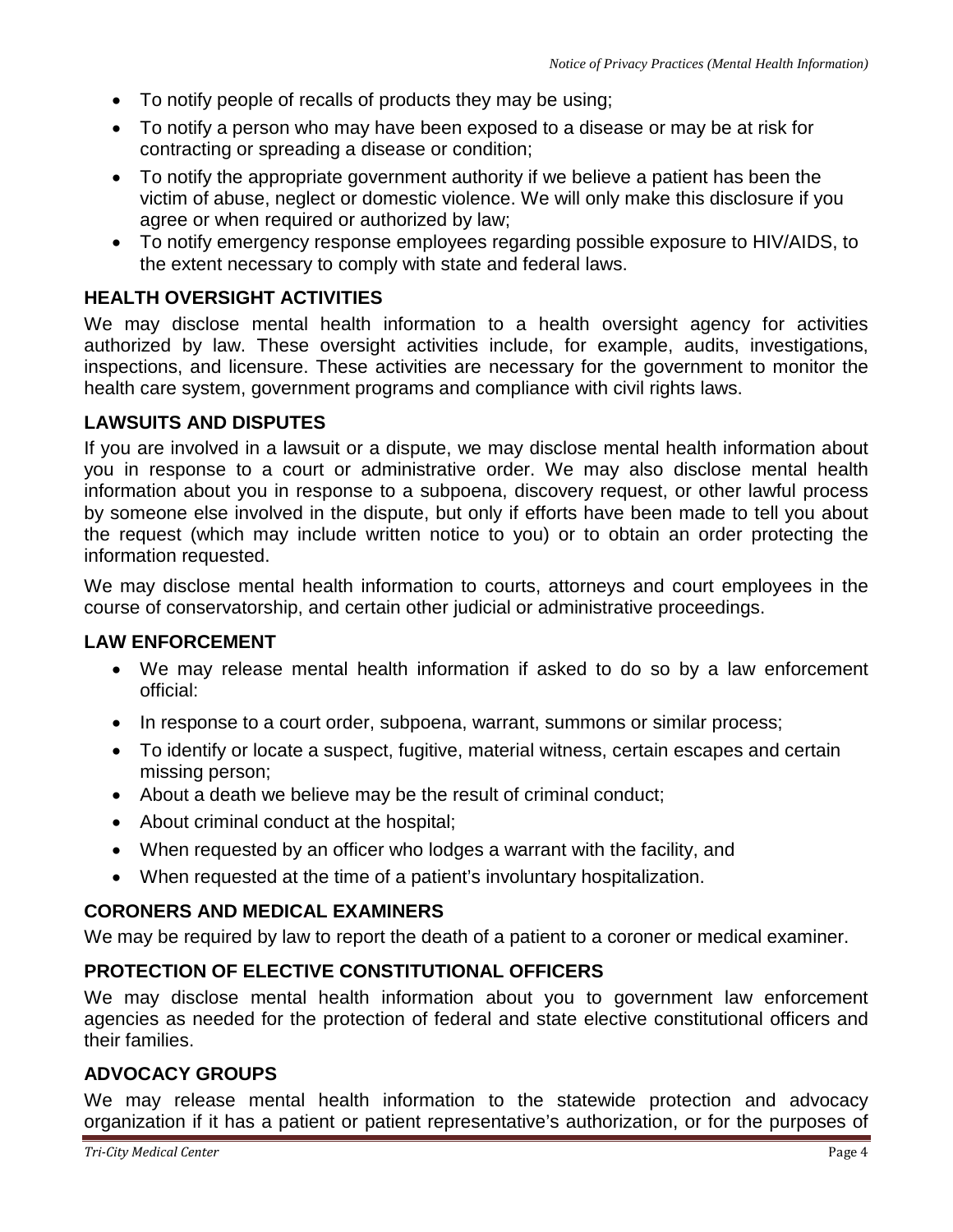certain investigations. We may release mental health information to the County Patients' Rights Office if it has a patient or patient representative's authorization, or for investigations resulting from reports required by law to be submitted to the Director of Mental Health.

#### **DEPARTMENT OF JUSTICE**

We may disclose limited information to the California Department of Justice for movement and identification purposes about certain criminal patients, or regarding persons who may not purchase, possess or control a firearm or deadly weapon.

#### **MULTIDISCIPLINARY PERSONNEL TEAMS**

We may disclose mental health information to a multidisciplinary personnel team relevant to the prevention, identification, management, or treatment of an abused child, the child's parents, or an abused elder or dependent adult.

#### **SENATE AND ASSEMBLY RULES COMMITTEES**

We may disclose your mental health information to the Senate or Assembly Rules Committee for purpose of legislative investigation.

#### **OTHER SPECIAL CATEGORIES OF INFORMATION**

Special legal requirements may apply to the use or disclosure of certain categories of information –– e.g., tests for the human immunodeficiency virus (HIV) or treatment and services for alcohol and drug abuse. In addition, somewhat different rules may apply to the use and disclosure of medical information related to any general medical (non-mental health) care you receive.

#### **PSYCHOTHERAPY NOTES**

Psychotherapy notes means notes recorded (in any medium) by a health care provider who is a mental health professional documenting or analyzing the contents of conversation during a private counseling session or a group, joint, or family counseling session and that are separated from the rest of the individual's medical record. Psychotherapy notes excludes medication prescription and monitoring, counseling session start and stop times, the modalities and frequencies of treatment furnished, results of clinical tests, and any summary of the following items: diagnosis, functional status, the treatment plan, symptoms, prognosis, and progress to date.

We may use or disclose your psychotherapy notes, as required by law, or:

- For use by the originator of the notes
- In supervised mental health training programs for students, trainees, or practitioners
- By the covered entity to defend a legal action or other proceeding brought by the individual
- To prevent or lessen a serious and imminent threat to the health or safety of a person or the public
- For the health oversight of the originator of the psychotherapy notes
- For use or disclosure to coroner or medical examiner to report a patient's death
- For use or disclosure necessary to prevent or lessen a serious and imminent threat to the health or safety of a person or the public
- For use or disclosure to the Secretary of DHHS in the course of an investigation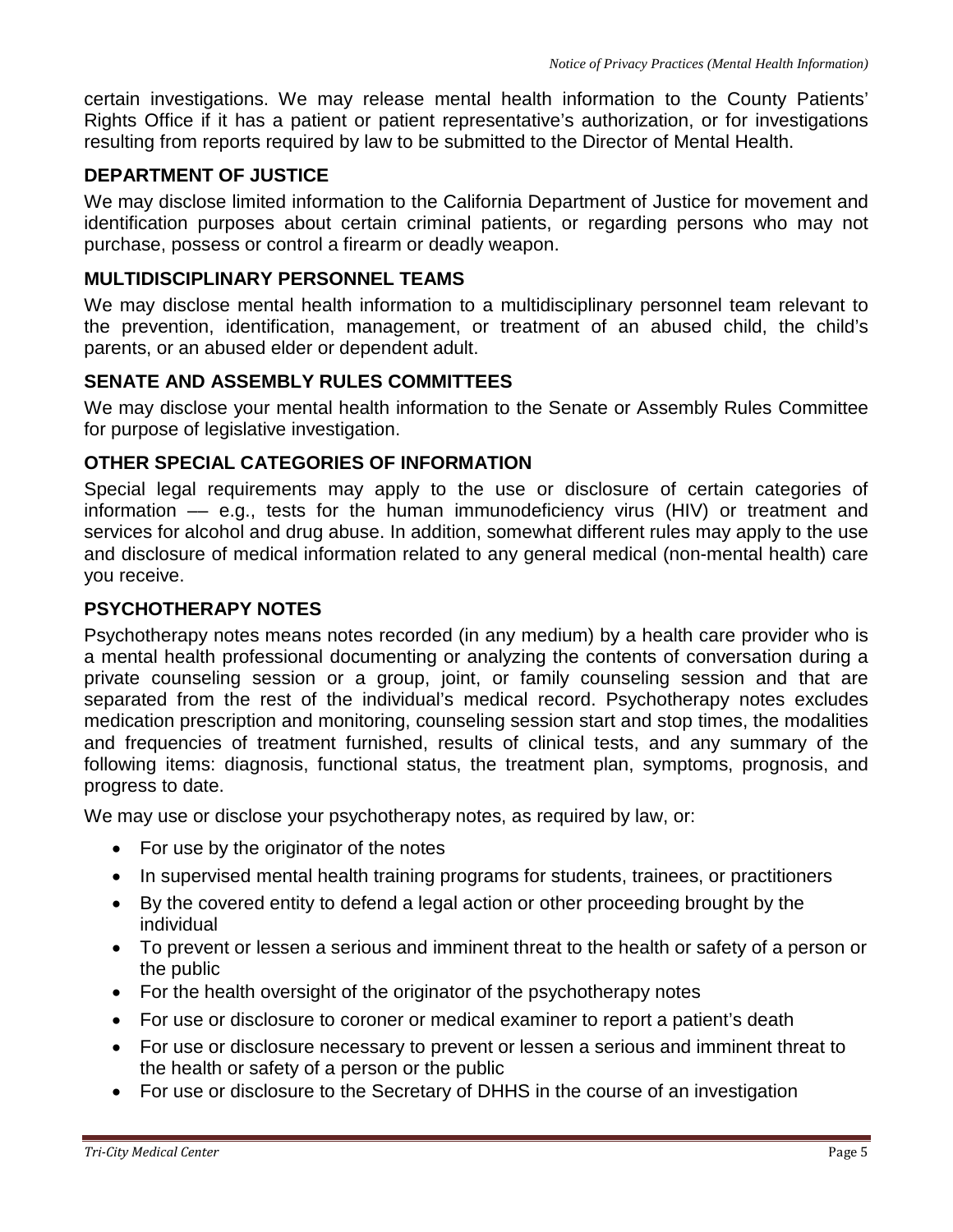## *YOUR RIGHTS REGARDING MENTAL HEALTH INFORMATION ABOUT YOU:*

You have the following rights regarding mental health information we maintain about you:

## **RIGHT TO INSPECT AND COPY**

You have the right to inspect and obtain a copy of mental health information that may be used to make decisions about your care. Usually, this includes mental health and billing records, but may not include some mental health information.

To inspect and obtain a copy of mental health information that may be used to make decisions about you, you must submit your request in writing to **Medical Records / Health Information department, (760-940-3025)**. If you request a copy of the information, we may charge a fee for the costs of copying, mailing or other supplies associated with your request.

We may deny your request to inspect and obtain a copy in certain very limited circumstances. If you are denied access to mental health information, you may request that the denial be reviewed. Another licensed health care professional chosen by the hospital will review your request and the denial. The person conducting the review will not be the person who denied your request. We will comply with the outcome of the review.

#### **RIGHT TO AMEND**

If you feel that mental health information we have about you is incorrect or incomplete, you may ask us to amend the information. You have the right to request an amendment for as long as the information is kept by or for the hospital.

To request an amendment, your request must be made in writing and submitted to the **Privacy Officer**. In addition, you must provide a reason that supports your request.

We may deny your request for an amendment if it is not in writing or does not include a reason to support the request. In addition, we may deny your request if you ask us to amend information that:

- Was not created by us, unless the person or entity that created the information is no longer available to make the amendment;
- Is not part of the mental health information kept by or for the hospital;
- Is not part of the information which you would be permitted to inspect and copy; or
- Is accurate and complete.

Even if we deny your request for amendment, you have the right to submit a written addendum, not to exceed 250 words, with respect to any item or statement in your record you believe is incomplete or incorrect. If you clearly indicate in writing that you want the addendum to be made part of your mental health record we will attach it to your records and include it whenever we make a disclosure of the item or statement you believe to be incomplete or incorrect.

#### **RIGHT TO AN ACCOUNTING OF DISCLOSURES**

You have the right to request an "accounting of disclosures." This is a list of the disclosures we made of mental health information about you other than our own uses for treatment, payment and health care operations (as those functions are described above), and with other exceptions pursuant to the law.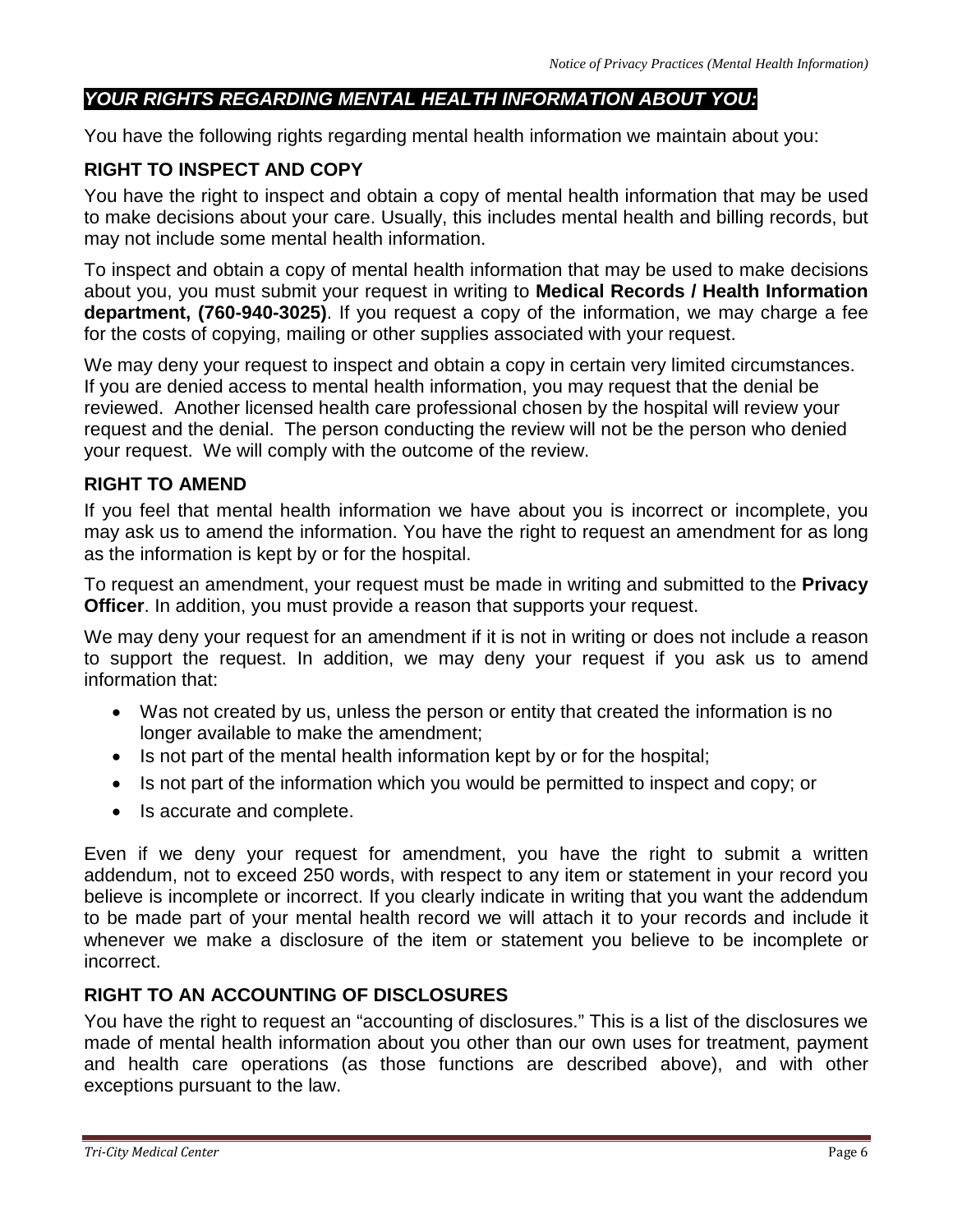To request this list or accounting of disclosures, you must submit your request in writing to the **Privacy Officer**. Your request must state a time period which may not be longer than six years and may not include dates before April 14, 2003. Your request should indicate in what form you want the list (for example, on paper, electronically). The first list you request within a 12 month period will be free. For additional lists, we may charge you for the costs of providing the list. We will notify you of the cost involved and you may choose to withdraw or modify your request at that time before any costs are incurred.

In addition, we will notify you as required by law following a breach of your *unsecured* protected health information.

# **RIGHT TO REQUEST RESTRICTIONS**

You have the right to request a restriction or limitation on the mental health information we use or disclose about you for treatment, payment or health care operations. You also have the right to request a limit on the mental health information we disclose about you to someone who is involved in your care or the payment for your care, like a family member or friend. For example, you could ask that we not use or disclose information about a type of therapy you had.

We are not required to agree to your request, except to the extent that you request us to restrict disclosure to a health plan or insurer for payment or health care operations purposes if you, or someone else on your behalf (other than the health plan or insurer), has paid for the item or service out of pocket in full. Even if you request this special restriction, we can disclose the information to a health plan or insurer for purposes of treating you.

If we agree to another special restriction, we will comply with your request unless the information is needed to provide you emergency treatment.

To request restrictions, you must make your request in writing to the **Privacy Officer**. In your request, you must tell us 1) what information you want to limit; 2) whether you want to limit our use, disclosure or both; and 3) to whom you want the limits to apply, for example, disclosures to your spouse.

## **RIGHT TO REQUEST CONFIDENTIAL COMMUNICATIONS**

You have the right to request that we communicate with you about mental health matters in a certain way or at a certain location. For example, you can ask that we only contact you at work or by mail.

To request confidential communications, you must make your request in writing to the **Privacy Officer**. We will not ask you the reason for your request. We will accommodate all reasonable requests. Your request must specify how or where you wish to be contacted.